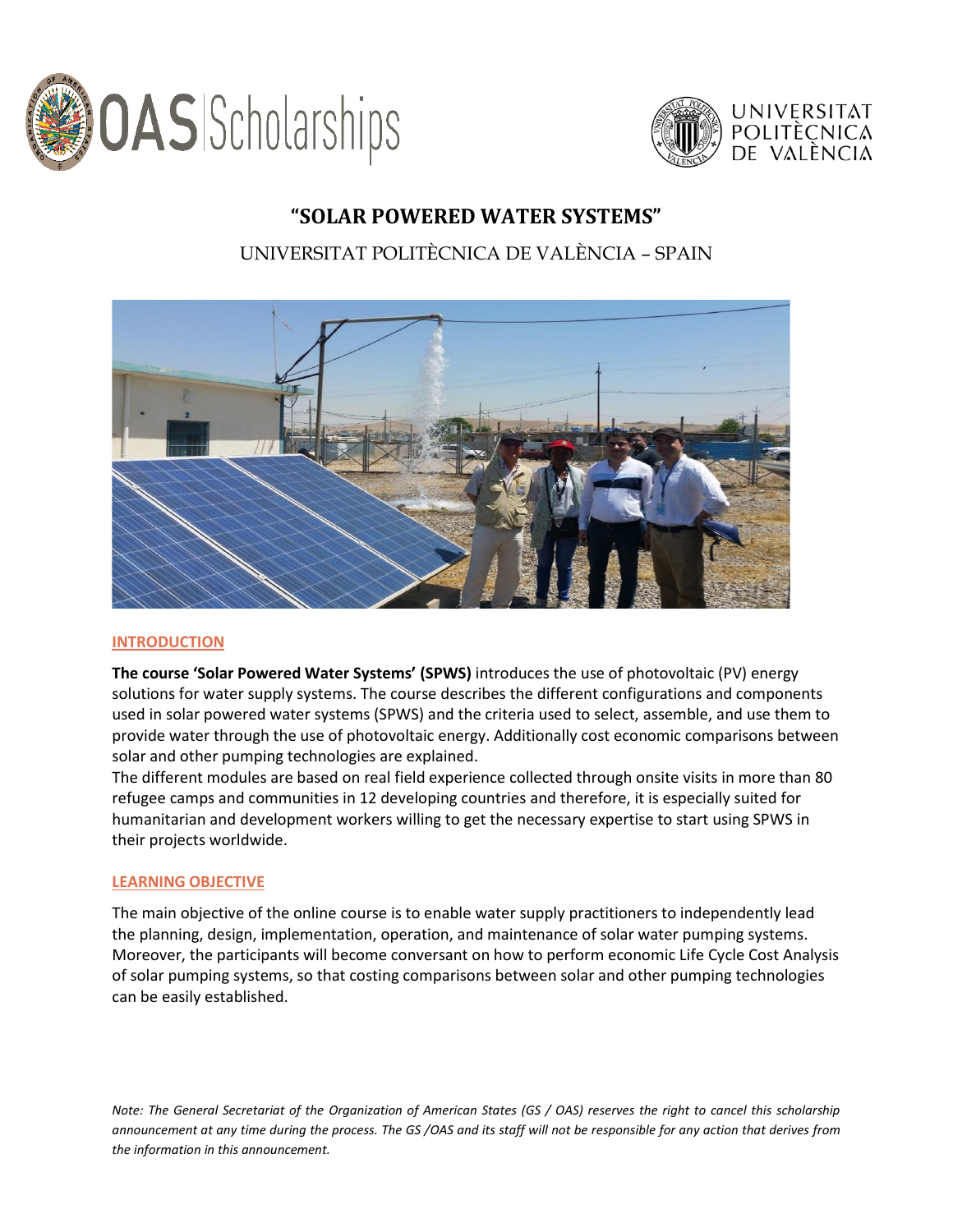#### **TRAINING MATERIAL**

This course training material consist of:

- e-book on which the course is based.
- pdf files including explanations, graphics, diagrams, and photos.
- 10 hours of training videos given by UPV lecturers and external humanitarian professionals.
- Proposed problems and test.
- Excel files with examples.
- Technical documents and reports.
- Introduction to the use of solar pumping design software (COMPASS/ LORENTZ and GRUNDFOS).

#### **APPLICANT'S PROFILE:**

Participants with a technical background in water supply i.e., water engineers, field engineers, <u>היין</u> field technicians, Water, Sanitation and Hygiene (WASH) managers and WASH advisors, government water officers and other water supply practitioners wishing to use solar for powering water supplies.

#### **DATE, PLACE, & COURSE MODALITY:**

This online course will be taught in English from April 1 to August 30, 2022. It will have a working load of

5 hours per week and can be completed in less than 12 weeks.

# **SCHOLARSHIP'S BENEFITS:**

- ✓ Number of scholarships: **25 scholarships.**
- ✓ 100% of Course tuition fee (Cost per scholarship recipient : USD \$400)
- ✓ Study materials.
- ✓ Course Certificate issued by Universitat Politècnica de València.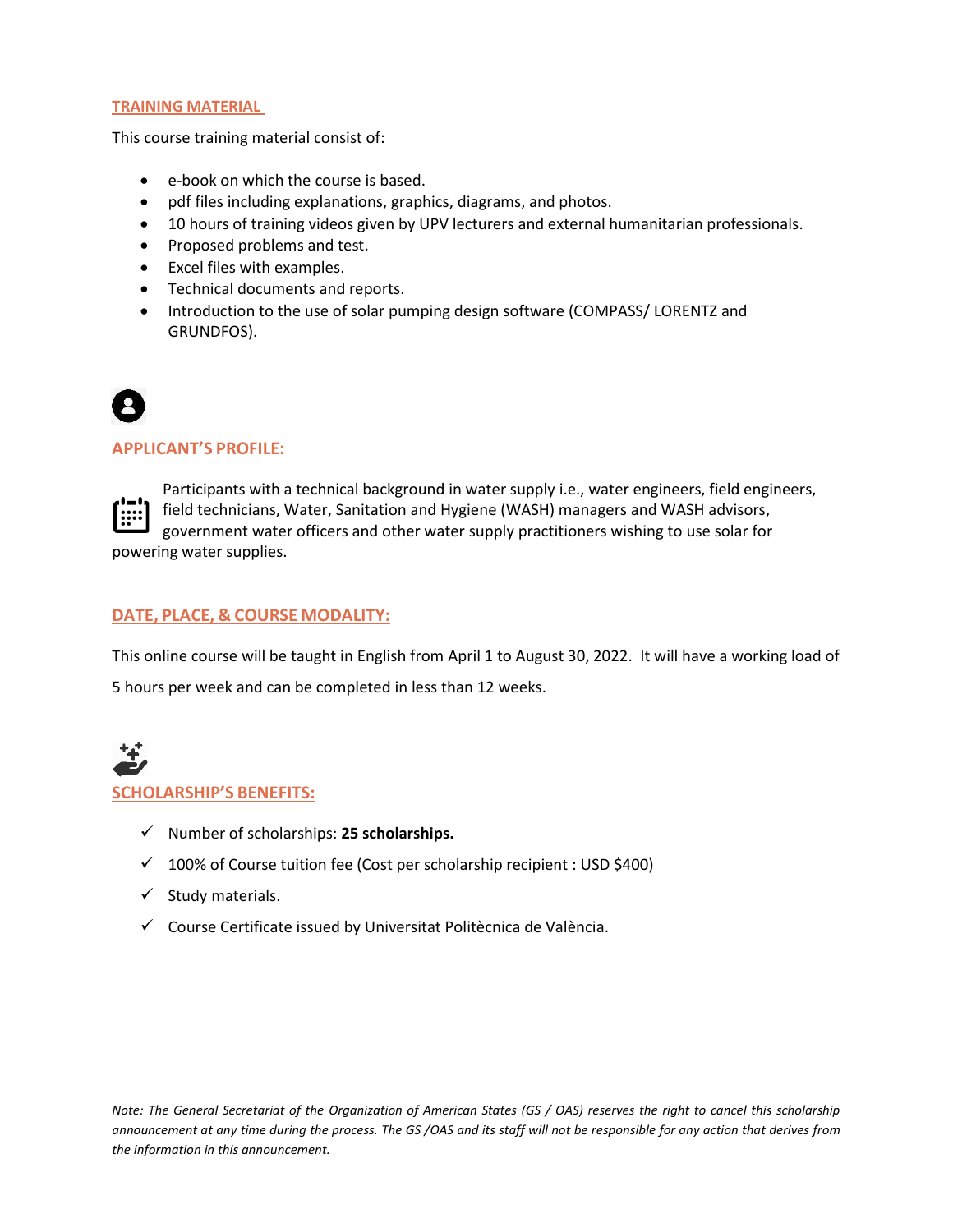

| <b>MODALITY</b>                                                           | Online                                                                                                                |
|---------------------------------------------------------------------------|-----------------------------------------------------------------------------------------------------------------------|
| <b>DATES</b>                                                              | April 1 to August 30, 2022                                                                                            |
| <b>LANGUAGE OF</b><br><b>INSTRUCTION</b>                                  | English                                                                                                               |
| <b>BENEFITS</b>                                                           | 100% of Course tuition fee<br>Study materials<br>Course Certificate issued by Universitat<br>Politècnica de València. |
| <b>DEADLINE</b><br><b>TO SUBMMIT</b><br><b>APPLICATIONS BEFORE</b><br>ONE | Please contact the <b>ONE</b> in your country                                                                         |



#### **ELEGIBILITY:**

- $\checkmark$  Be a citizen or a legal permanent resident of any OAS Member states.
- $\checkmark$  Have a <u>Bachelor'</u>s Degree (or higher) at the time of applying for the scholarship.
- $\checkmark$  Have a certificate of language proficiency (if your native language is not English)
- $\checkmark$  Comply with all the steps of the scholarship application process as well as with the required documents.
- $\checkmark$  Be in good health condition to complete the course requirements.

The OAS will consider **ineligible** application submitted by:

- $\times$  Current OAS scholarship recipients.
- $\times$  OAS Staff/Consultants and immediate relatives.
- $\times$  Staff of the Permanent Missions to the OAS and their immediate relatives.

*Note: The General Secretariat of the Organization of American States (GS / OAS) reserves the right to cancel this scholarship announcement at any time during the process. The GS /OAS and its staff will not be responsible for any action that derives from the information in this announcement.*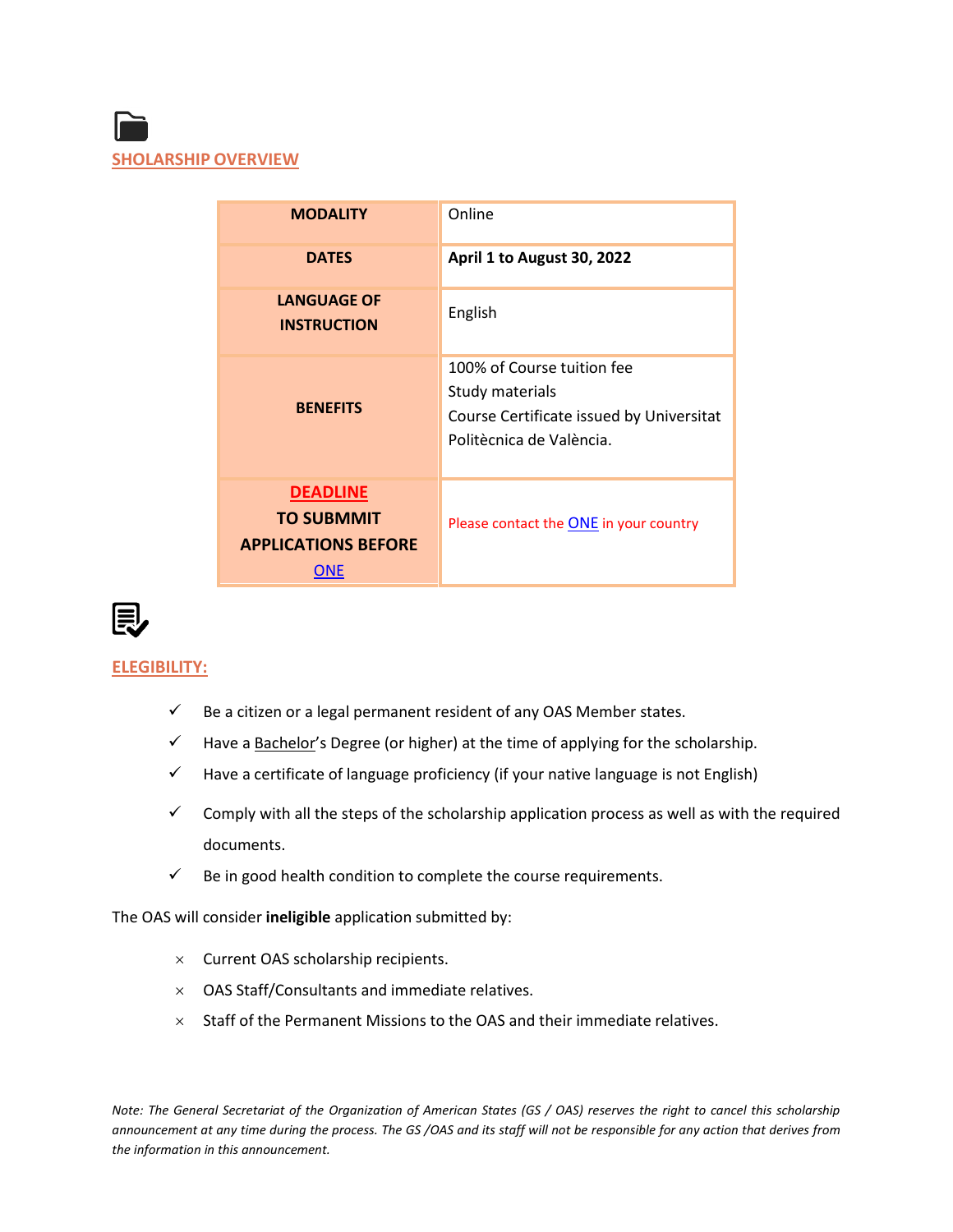

#### **APPLICATION PROCESS:**

#### **STEP 1: GATHER AND SCAN REQUIRED DOCUMENTS:**

- ✓ Bachelor's Degree (or higher) Diploma
- $\checkmark$  One (1) letter of recommendation from the employer, institution or organization to which you belong. It must be signed and addressed to the Professional Development Scholarship Program of the OAS, Department of Human Development, Education and Employment.
- $\checkmark$  Undocumented resume or curriculum vitae (Maximum 2 pages).
- $\checkmark$  Copy of ID or Passport.
- $\checkmark$  Certificate of language proficiency (if your native language is not English).

**IMPORTANT:** Scan in black and white all the required documents [see above] in one single PDF file. The file should not weight more than 3MB **Incomplete Applications will not be considered by the OAS!**

#### **STEP 2: SUBMIT ONLINE APPLICATION FORM**

- $\checkmark$  Complete the [ONLINE APPLICATION FORM.](https://www.oas.org/fms/Announcement.aspx?id=1125&Type=2&Lang=Eng)
- $\checkmark$  Upload the PDF File with all documents gathered in Step 1.
- $\checkmark$  After submitting your application form, you will receive a confirmation email and a PDF document with the application you just submitted. Please make sure to check your inbox and the junk mail tray.
- $\checkmark$  Print your application form.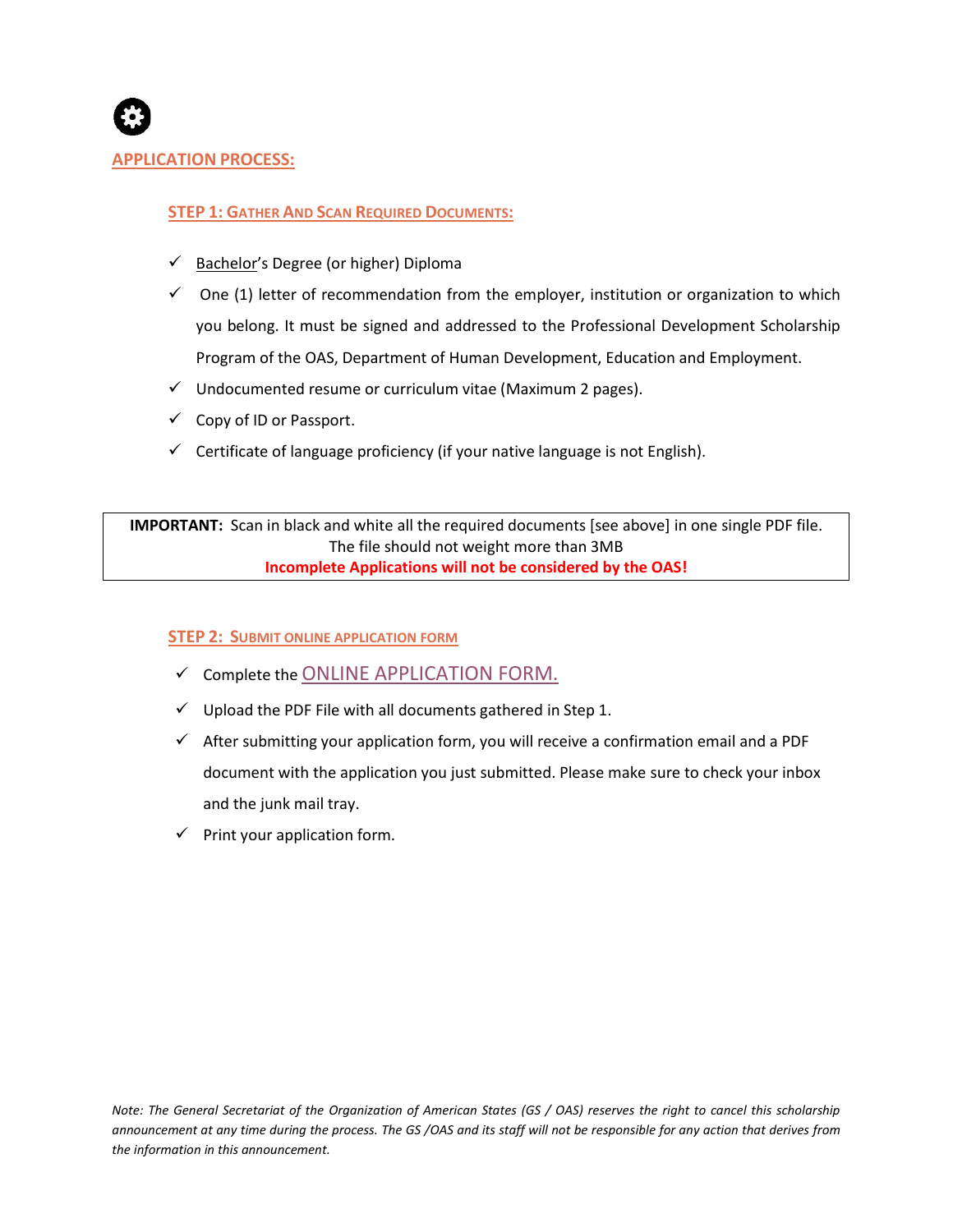#### **STEP 3: SUBMIT APPLICATION TO YOUR ONE**

- $\checkmark$  Interested applicants must apply through th[e National Liaison Office \(ONE\)](http://www.oas.org/en/scholarships/regularprogram/one.asp) in their respective countries. Each ONE will pre-select candidates and send a final list to the OAS.
- $\checkmark$  Submit before ONE the required documents and the online application form (See steps 1 and 2).

**IMPORTANT**: Remember to contact your country's **[ONE](http://www.oas.org/en/scholarships/regularprogram/one.asp)** in advance to ask about the deadline to apply for this scholarship opportunity. The ONE will do a pre-selection (short-list) of candidates, therefore, make sure to send them all the documents required, both by the OAS and the ONE.

**IMPORTANT NOTE only for citizens of United States, and Venezuela**: the OAS serves as [ONE](http://www.oas.org/en/scholarships/regularprogram/one.asp) for citizens and permanent residents of United States and Venezuela, therefore, filling out the online application and attaching the supporting documents ends the process of request. There is no need to submit paper documents.

## $\mathcal{L}$

#### **SELECTION CRITERIA:**

- $\checkmark$  Academic merits and work experience related to the subject of the course.
- $\checkmark$  Essays that better describe how obtaining the scholarship will positively impact the applicant's country of origin.
- $\checkmark$  An extensive and equitable geographic distribution for the benefit of all member states and that takes into account the greater needs of the smaller and relatively less developed economies.